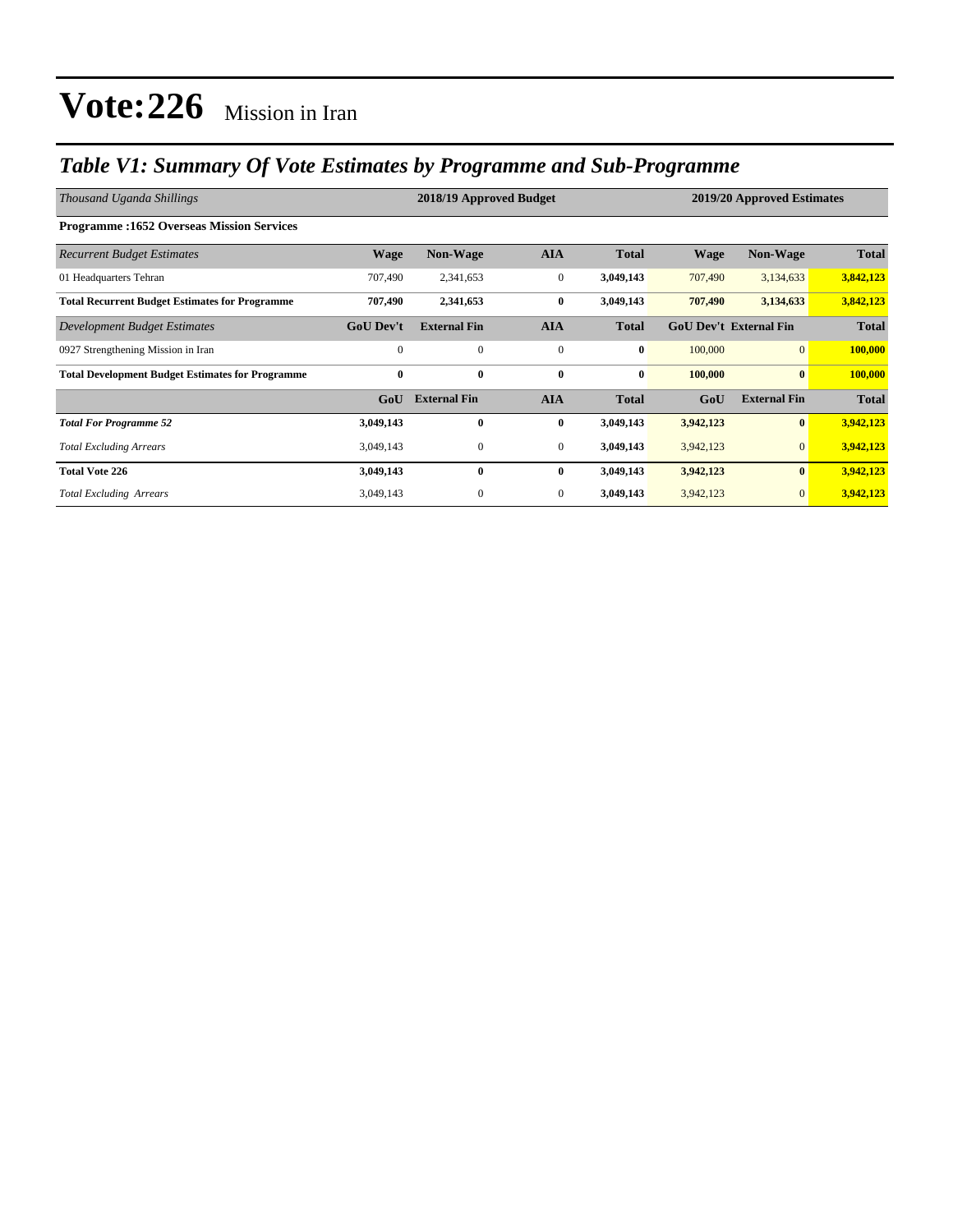### *Table V2: Summary Vote Estimates by Item*

| Thousand Uganda Shillings                                 |           | 2018/19 Approved Budget |                  | 2019/20Approved Estimates |           |                     |              |
|-----------------------------------------------------------|-----------|-------------------------|------------------|---------------------------|-----------|---------------------|--------------|
|                                                           | GoU       | <b>External Fin</b>     | AIA              | <b>Total</b>              | GoU       | <b>External Fin</b> | <b>Total</b> |
| <b>Employees, Goods and Services (Outputs Provided)</b>   | 3,049,143 | $\boldsymbol{0}$        | $\bf{0}$         | 3,049,143                 | 3,842,123 | $\bf{0}$            | 3,842,123    |
| 211103 Allowances (Inc. Casuals, Temporary)               | 714,606   | $\bf{0}$                | $\bf{0}$         | 714,606                   | 760,022   | $\bf{0}$            | 760,022      |
| 211105 Missions staff salaries                            | 707,490   | $\bf{0}$                | $\bf{0}$         | 707,490                   | 707,490   | $\bf{0}$            | 707,490      |
| 212201 Social Security Contributions                      | 70,705    | 0                       | $\bf{0}$         | 70,705                    | 115,526   | $\bf{0}$            | 115,526      |
| 213001 Medical expenses (To employees)                    | 35,094    | $\bf{0}$                | $\bf{0}$         | 35,094                    | 69,083    | $\bf{0}$            | 69,083       |
| 221001 Advertising and Public Relations                   | 0         | 0                       | $\bf{0}$         | 0                         | 15,100    | $\bf{0}$            | 15,100       |
| 221002 Workshops and Seminars                             | 0         | $\bf{0}$                | $\bf{0}$         | $\bf{0}$                  | 92,110    | $\bf{0}$            | 92,110       |
| 221003 Staff Training                                     | $\bf{0}$  | $\bf{0}$                | $\bf{0}$         | $\bf{0}$                  | 85,451    | $\bf{0}$            | 85,451       |
| 221007 Books, Periodicals & Newspapers                    | 1,974     | 0                       | $\bf{0}$         | 1,974                     | 5,436     | $\bf{0}$            | 5,436        |
| 221009 Welfare and Entertainment                          | 21,100    | $\bf{0}$                | $\bf{0}$         | 21,100                    | 60,325    | $\bf{0}$            | 60,325       |
| 221011 Printing, Stationery, Photocopying and Binding     | 11,405    | 0                       | $\bf{0}$         | 11,405                    | 56,634    | $\bf{0}$            | 56,634       |
| 221012 Small Office Equipment                             | 1,682     | $\bf{0}$                | $\bf{0}$         | 1,682                     | $\bf{0}$  | $\bf{0}$            | $\bf{0}$     |
| 222001 Telecommunications                                 | 23,688    | 0                       | $\bf{0}$         | 23,688                    | 33,975    | $\bf{0}$            | 33,975       |
| 222002 Postage and Courier                                | 10,967    | 0                       | $\bf{0}$         | 10,967                    | 18,120    | $\bf{0}$            | 18,120       |
| 222003 Information and communications technology<br>(ICT) | 19,302    | $\bf{0}$                | $\bf{0}$         | 19,302                    | 38,505    | $\bf{0}$            | 38,505       |
| 223003 Rent – (Produced Assets) to private entities       | 975,314   | $\bf{0}$                | $\bf{0}$         | 975,314                   | 1,016,985 | $\bf{0}$            | 1,016,985    |
| 223004 Guard and Security services                        | 914       | $\bf{0}$                | $\bf{0}$         | 914                       | 2,388     | $\bf{0}$            | 2,388        |
| 223005 Electricity                                        | 13,160    | $\bf{0}$                | $\bf{0}$         | 13,160                    | 36,240    | $\bf{0}$            | 36,240       |
| 223006 Water                                              | 4,474     | $\bf{0}$                | $\bf{0}$         | 4,474                     | 18,120    | $\bf{0}$            | 18,120       |
| 223007 Other Utilities- (fuel, gas, firewood, charcoal)   | 5,264     | $\bf{0}$                | $\bf{0}$         | 5,264                     | 13,590    | $\bf{0}$            | 13,590       |
| 224004 Cleaning and Sanitation                            | 1,755     | $\bf{0}$                | $\bf{0}$         | 1,755                     | 40,393    | $\bf{0}$            | 40,393       |
| 224005 Uniforms, Beddings and Protective Gear             | 731       | $\bf{0}$                | $\bf{0}$         | 731                       | 9,815     | $\bf{0}$            | 9,815        |
| 226001 Insurances                                         | 9,139     | $\bf{0}$                | $\bf{0}$         | 9,139                     | 13,213    | $\bf{0}$            | 13,213       |
| 227001 Travel inland                                      | 107,263   | $\bf{0}$                | $\bf{0}$         | 107,263                   | 189,694   | $\bf{0}$            | 189,694      |
| 227002 Travel abroad                                      | 291,307   | $\bf{0}$                | $\bf{0}$         | 291,307                   | 381,245   | $\bf{0}$            | 381,245      |
| 227004 Fuel, Lubricants and Oils                          | 6,401     | $\bf{0}$                | $\bf{0}$         | 6,401                     | 11,325    | $\bf{0}$            | 11,325       |
| 228002 Maintenance - Vehicles                             | 8,773     | $\bf{0}$                | $\bf{0}$         | 8,773                     | 35,485    | $\bf{0}$            | 35,485       |
| 228003 Maintenance – Machinery, Equipment &<br>Furniture  | 6,635     | $\bf{0}$                | $\bf{0}$         | 6,635                     | 15,855    | $\bf{0}$            | 15,855       |
| <b>Investment</b> (Capital Purchases)                     | $\bf{0}$  | $\bf{0}$                | $\bf{0}$         | $\boldsymbol{0}$          | 100,000   | $\bf{0}$            | 100,000      |
| 312202 Machinery and Equipment                            | 0         | $\bf{0}$                | $\bf{0}$         | 0                         | 60,000    | $\bf{0}$            | 60,000       |
| 312203 Furniture & Fixtures                               | $\bf{0}$  | $\bf{0}$                | $\bf{0}$         | 0                         | 40,000    | $\bf{0}$            | 40,000       |
| <b>Grand Total Vote 226</b>                               | 3,049,143 | $\pmb{0}$               | $\bf{0}$         | 3,049,143                 | 3,942,123 | $\bf{0}$            | 3,942,123    |
| <b>Total Excluding Arrears</b>                            | 3,049,143 | $\boldsymbol{0}$        | $\boldsymbol{0}$ | 3,049,143                 | 3,942,123 | $\mathbf{0}$        | 3,942,123    |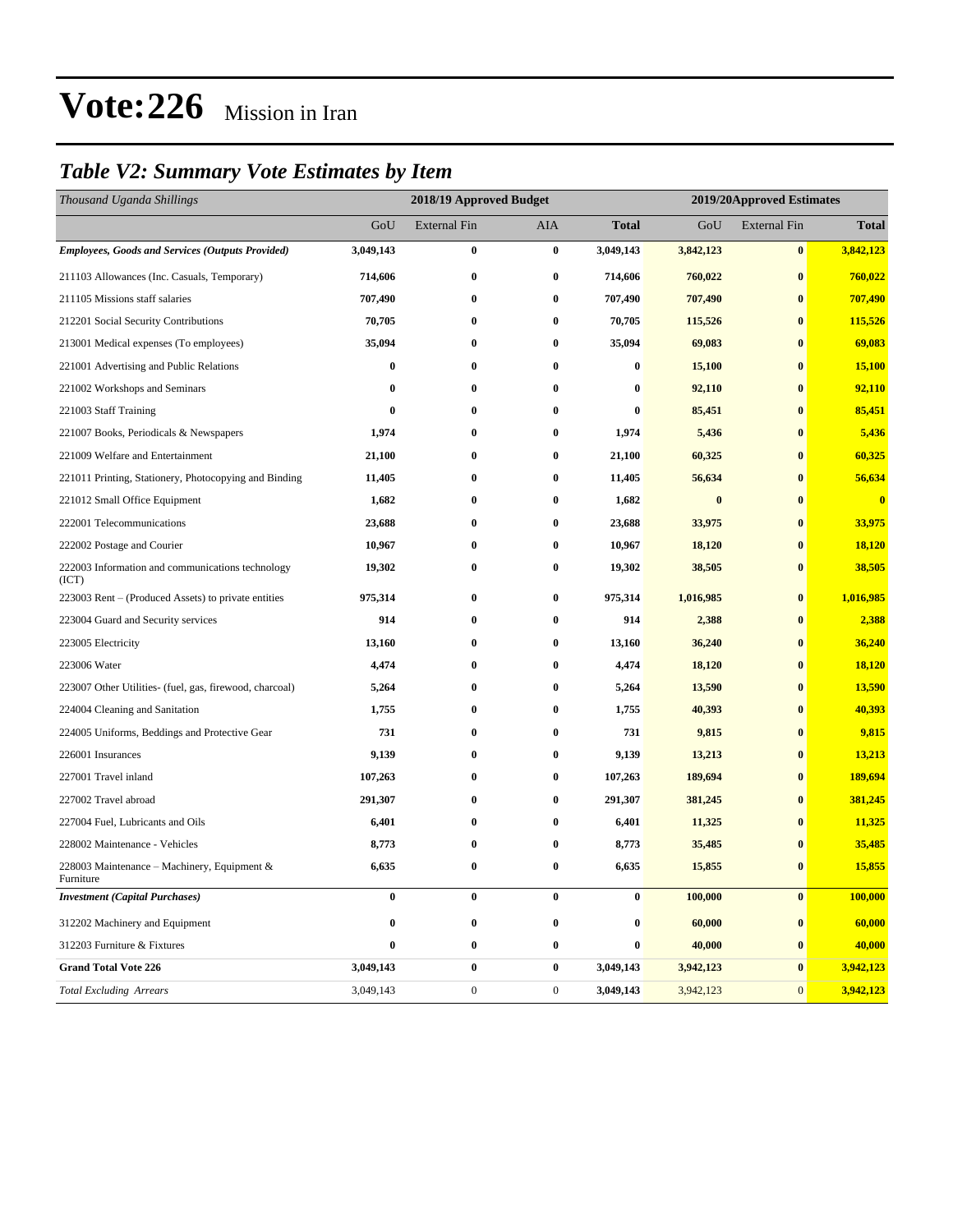#### *Table V3: Detailed Estimates by Programme, Sub Programme, Output and Item*

#### *Programme :1652 Overseas Mission Services*

*Recurrent Budget Estimates*

#### **SubProgramme 01 Headquarters Tehran**

| Thousand Uganda Shillings                                            | 2018/19 Approved Budget |                  |                  |              | 2019/20 Approved Estimates |                |              |
|----------------------------------------------------------------------|-------------------------|------------------|------------------|--------------|----------------------------|----------------|--------------|
| <b>Outputs Provided</b>                                              | Wage                    | Non Wage         | AIA              | <b>Total</b> | Wage                       | Non Wage       | <b>Total</b> |
| <b>Output 165201 Cooperation frameworks</b>                          |                         |                  |                  |              |                            |                |              |
| 211103 Allowances (Inc. Casuals, Temporary)                          | $\boldsymbol{0}$        | 564,606          | $\boldsymbol{0}$ | 564,606      | $\mathbf{0}$               | 380,011        | 380,011      |
| 211105 Missions staff salaries                                       | 707,490                 | $\mathbf{0}$     | $\boldsymbol{0}$ | 707,490      | 707,490                    | $\overline{0}$ | 707,490      |
| 212201 Social Security Contributions                                 | $\overline{0}$          | 70,705           | $\boldsymbol{0}$ | 70,705       | $\mathbf{0}$               | 115,526        | 115,526      |
| 213001 Medical expenses (To employees)                               | $\boldsymbol{0}$        | 35,094           | $\boldsymbol{0}$ | 35,094       | $\mathbf{0}$               | 69,083         | 69,083       |
| 221003 Staff Training                                                | $\boldsymbol{0}$        | $\boldsymbol{0}$ | $\boldsymbol{0}$ | $\bf{0}$     | $\mathbf{0}$               | 42,725         | 42,725       |
| 223003 Rent – (Produced Assets) to private entities                  | $\boldsymbol{0}$        | 805,314          | $\boldsymbol{0}$ | 805,314      | $\mathbf{0}$               | 508,493        | 508,493      |
| 227001 Travel inland                                                 | $\theta$                | 27,263           | $\boldsymbol{0}$ | 27,263       | $\mathbf{0}$               | 94,847         | 94,847       |
| 227002 Travel abroad                                                 | $\boldsymbol{0}$        | 78,914           | $\boldsymbol{0}$ | 78,914       | $\mathbf{0}$               | 190,622        | 190,622      |
| <b>Total Cost of Output 01</b>                                       | 707,490                 | 1,581,896        | 0                | 2,289,386    | 707,490                    | 1,401,307      | 2,108,797    |
| Output 165202 Consulars services                                     |                         |                  |                  |              |                            |                |              |
| 211103 Allowances (Inc. Casuals, Temporary)                          | $\boldsymbol{0}$        | 75,000           | $\boldsymbol{0}$ | 75,000       | $\mathbf{0}$               | 190,006        | 190,006      |
| 221003 Staff Training                                                | $\boldsymbol{0}$        | $\overline{0}$   | $\boldsymbol{0}$ | $\bf{0}$     | $\mathbf{0}$               | 21,363         | 21,363       |
| 221007 Books, Periodicals & Newspapers                               | $\boldsymbol{0}$        | 974              | $\boldsymbol{0}$ | 974          | $\mathbf{0}$               | 2,174          | 2,174        |
| 221009 Welfare and Entertainment                                     | $\boldsymbol{0}$        | 11,100           | $\boldsymbol{0}$ | 11,100       | $\mathbf{0}$               | 24,130         | 24,130       |
| 221011 Printing, Stationery, Photocopying and Binding                | $\mathbf{0}$            | 6,405            | $\boldsymbol{0}$ | 6,405        | $\mathbf{0}$               | 22,654         | 22,654       |
| 221012 Small Office Equipment                                        | $\boldsymbol{0}$        | 1,682            | $\boldsymbol{0}$ | 1,682        | $\mathbf{0}$               | $\mathbf{0}$   | $\bf{0}$     |
| 222001 Telecommunications                                            | $\boldsymbol{0}$        | 15,000           | $\boldsymbol{0}$ | 15,000       | $\mathbf{0}$               | 13,590         | 13,590       |
| 222002 Postage and Courier                                           | $\boldsymbol{0}$        | 5,000            | $\boldsymbol{0}$ | 5,000        | $\mathbf{0}$               | 7,248          | 7,248        |
| 222003 Information and communications technology (ICT)               | $\boldsymbol{0}$        | 10,000           | $\boldsymbol{0}$ | 10,000       | $\mathbf{0}$               | 15,402         | 15,402       |
| 223003 Rent – (Produced Assets) to private entities                  | $\mathbf{0}$            | 87,000           | $\boldsymbol{0}$ | 87,000       | $\mathbf{0}$               | 254,246        | 254,246      |
| 223004 Guard and Security services                                   | $\boldsymbol{0}$        | 914              | $\boldsymbol{0}$ | 914          | $\mathbf{0}$               | 955            | 955          |
| 223005 Electricity                                                   | $\boldsymbol{0}$        | 8,000            | $\boldsymbol{0}$ | 8,000        | $\mathbf{0}$               | 14,496         | 14,496       |
| 223006 Water                                                         | $\boldsymbol{0}$        | 2,474            | $\boldsymbol{0}$ | 2,474        | $\mathbf{0}$               | 7,248          | 7,248        |
| 223007 Other Utilities- (fuel, gas, firewood, charcoal)              | $\boldsymbol{0}$        | 2,000            | $\boldsymbol{0}$ | 2,000        | $\mathbf{0}$               | 5,436          | 5,436        |
| 224004 Cleaning and Sanitation                                       | $\boldsymbol{0}$        | 1,755            | $\boldsymbol{0}$ | 1,755        | $\mathbf{0}$               | 16,157         | 16,157       |
| 224005 Uniforms, Beddings and Protective Gear                        | $\boldsymbol{0}$        | 731              | $\boldsymbol{0}$ | 731          | $\mathbf{0}$               | 3,926          | 3,926        |
| 226001 Insurances                                                    | $\boldsymbol{0}$        | 5,000            | $\boldsymbol{0}$ | 5,000        | $\mathbf{0}$               | 5,285          | 5,285        |
| 227001 Travel inland                                                 | $\boldsymbol{0}$        | 10,000           | $\boldsymbol{0}$ | 10,000       | $\mathbf{0}$               | 47,423         | 47,423       |
| 227002 Travel abroad                                                 | $\boldsymbol{0}$        | 30,000           | $\boldsymbol{0}$ | 30,000       | $\mathbf{0}$               | 95,311         | 95,311       |
| 227004 Fuel, Lubricants and Oils                                     | $\boldsymbol{0}$        | 3,401            | $\boldsymbol{0}$ | 3,401        | $\boldsymbol{0}$           | 4,530          | 4,530        |
| 228002 Maintenance - Vehicles                                        | $\boldsymbol{0}$        | 3,000            | $\boldsymbol{0}$ | 3,000        | $\mathbf{0}$               | 14,194         | 14,194       |
| 228003 Maintenance – Machinery, Equipment & Furniture                | $\boldsymbol{0}$        | 3,635            | $\boldsymbol{0}$ | 3,635        | $\mathbf{0}$               | 6,342          | 6,342        |
| <b>Total Cost of Output 02</b>                                       | $\boldsymbol{\theta}$   | 283,071          | 0                | 283,071      | $\boldsymbol{\theta}$      | 772,116        | 772,116      |
| Output 165204 Promotion of trade, tourism, education, and investment |                         |                  |                  |              |                            |                |              |
| 211103 Allowances (Inc. Casuals, Temporary)                          | $\mathbf{0}$            | 75,000           | $\boldsymbol{0}$ | 75,000       | $\boldsymbol{0}$           | 190,006        | 190,006      |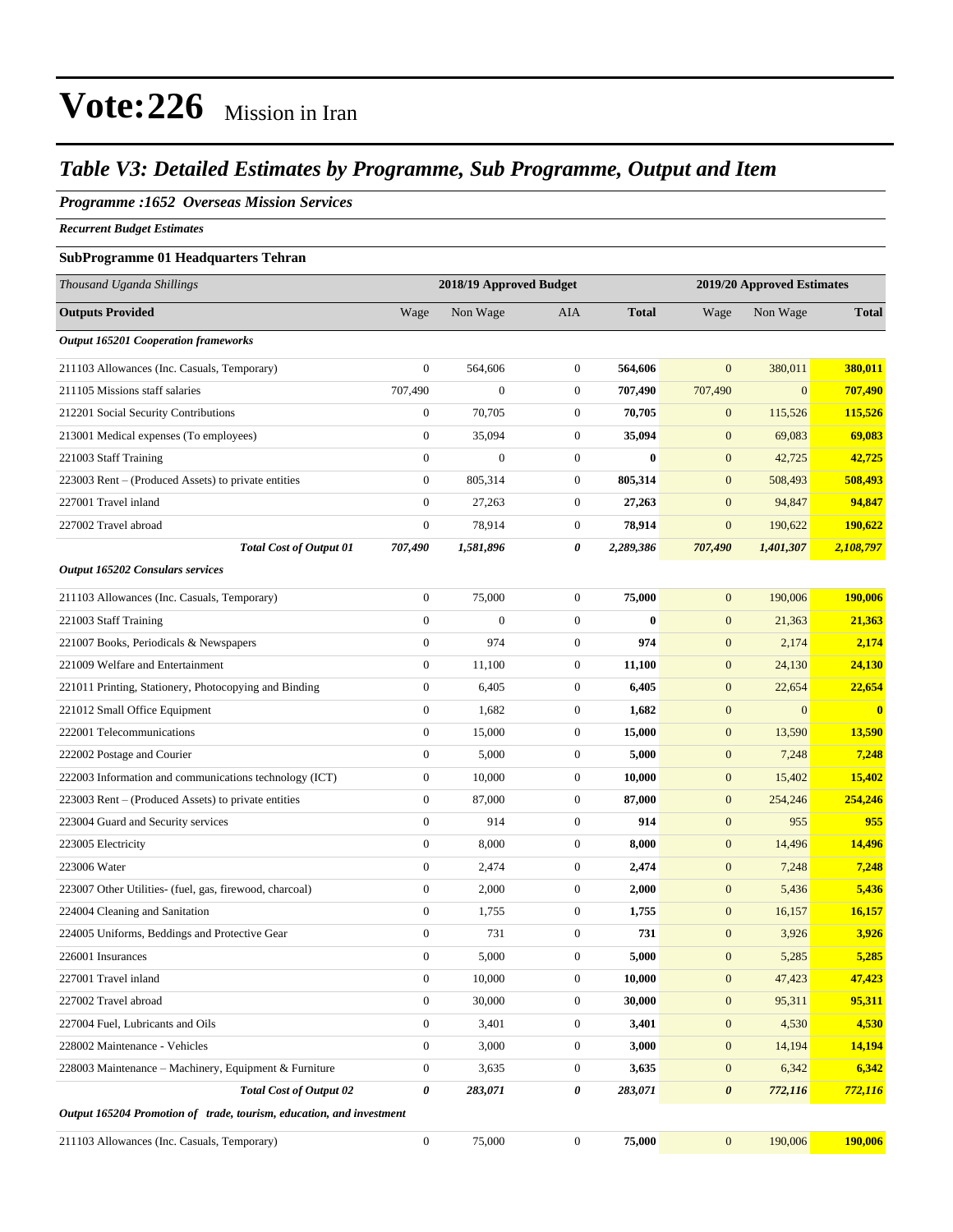| 221001 Advertising and Public Relations                 | $\overline{0}$        | $\overline{0}$   | $\Omega$         | $\bf{0}$     | $\mathbf{0}$          | 15,100    | 15,100    |
|---------------------------------------------------------|-----------------------|------------------|------------------|--------------|-----------------------|-----------|-----------|
| 221002 Workshops and Seminars                           | $\overline{0}$        | $\overline{0}$   | $\overline{0}$   | $\bf{0}$     | $\overline{0}$        | 92.110    | 92,110    |
| 221003 Staff Training                                   | $\overline{0}$        | $\overline{0}$   | $\overline{0}$   | $\mathbf{0}$ | $\mathbf{0}$          | 21,363    | 21,363    |
| 221007 Books, Periodicals & Newspapers                  | $\overline{0}$        | 1,000            | $\boldsymbol{0}$ | 1,000        | $\mathbf{0}$          | 3,262     | 3,262     |
| 221009 Welfare and Entertainment                        | $\mathbf{0}$          | 10,000           | $\boldsymbol{0}$ | 10,000       | $\mathbf{0}$          | 36,195    | 36,195    |
| 221011 Printing, Stationery, Photocopying and Binding   | $\mathbf{0}$          | 5,000            | $\boldsymbol{0}$ | 5,000        | $\mathbf{0}$          | 33,980    | 33,980    |
| 222001 Telecommunications                               | $\overline{0}$        | 8,688            | $\overline{0}$   | 8,688        | $\mathbf{0}$          | 20,385    | 20,385    |
| 222002 Postage and Courier                              | $\mathbf{0}$          | 5,967            | $\mathbf{0}$     | 5,967        | $\mathbf{0}$          | 10,872    | 10,872    |
| 222003 Information and communications technology (ICT)  | $\boldsymbol{0}$      | 9,302            | $\mathbf{0}$     | 9,302        | $\mathbf{0}$          | 23,103    | 23,103    |
| 223003 Rent – (Produced Assets) to private entities     | $\overline{0}$        | 83,000           | $\overline{0}$   | 83,000       | $\mathbf{0}$          | 254,246   | 254,246   |
| 223004 Guard and Security services                      | $\mathbf{0}$          | $\boldsymbol{0}$ | $\boldsymbol{0}$ | $\bf{0}$     | $\mathbf{0}$          | 1,433     | 1,433     |
| 223005 Electricity                                      | $\overline{0}$        | 5,160            | $\overline{0}$   | 5,160        | $\mathbf{0}$          | 21,744    | 21,744    |
| 223006 Water                                            | $\Omega$              | 2,000            | $\overline{0}$   | 2,000        | $\mathbf{0}$          | 10,872    | 10,872    |
| 223007 Other Utilities- (fuel, gas, firewood, charcoal) | $\mathbf{0}$          | 3,264            | $\mathbf{0}$     | 3,264        | $\mathbf{0}$          | 8,154     | 8,154     |
| 224004 Cleaning and Sanitation                          | $\Omega$              | $\overline{0}$   | $\Omega$         | 0            | $\mathbf{0}$          | 24,236    | 24,236    |
| 224005 Uniforms, Beddings and Protective Gear           | $\Omega$              | $\overline{0}$   | $\overline{0}$   | $\mathbf{0}$ | $\mathbf{0}$          | 5,889     | 5,889     |
| 226001 Insurances                                       | $\mathbf{0}$          | 4,139            | $\overline{0}$   | 4,139        | $\mathbf{0}$          | 7,928     | 7,928     |
| 227001 Travel inland                                    | $\overline{0}$        | 70,000           | $\overline{0}$   | 70,000       | $\mathbf{0}$          | 47,423    | 47,423    |
| 227002 Travel abroad                                    | $\Omega$              | 182,393          | $\Omega$         | 182,393      | $\mathbf{0}$          | 95,311    | 95,311    |
| 227004 Fuel, Lubricants and Oils                        | $\mathbf{0}$          | 3,000            | $\mathbf{0}$     | 3,000        | $\mathbf{0}$          | 6,795     | 6,795     |
| 228002 Maintenance - Vehicles                           | $\overline{0}$        | 5,773            | $\overline{0}$   | 5,773        | $\mathbf{0}$          | 21,291    | 21,291    |
| 228003 Maintenance - Machinery, Equipment & Furniture   | $\overline{0}$        | 3,000            | $\overline{0}$   | 3,000        | $\mathbf{0}$          | 9,513     | 9,513     |
| <b>Total Cost of Output 04</b>                          | $\boldsymbol{\theta}$ | 476,686          | 0                | 476,686      | $\boldsymbol{\theta}$ | 961,210   | 961,210   |
| <b>Total Cost Of Outputs Provided</b>                   | 707,490               | 2,341,653        | $\bf{0}$         | 3,049,143    | 707,490               | 3,134,633 | 3,842,123 |
| <b>Total Cost for SubProgramme 01</b>                   | 707,490               | 2,341,653        | $\bf{0}$         | 3,049,143    | 707,490               | 3,134,633 | 3,842,123 |
| <b>Total Excluding Arrears</b>                          | 707,490               | 2,341,653        | $\mathbf{0}$     | 3,049,143    | 707,490               | 3,134,633 | 3,842,123 |

*Development Budget Estimates*

#### **Project 0927 Strengthening Mission in Iran**

| Thousand Uganda Shillings                                     |                               | 2018/19 Approved Budget |                | 2019/20 Approved Estimates |                               |                       |              |
|---------------------------------------------------------------|-------------------------------|-------------------------|----------------|----------------------------|-------------------------------|-----------------------|--------------|
| <b>Capital Purchases</b>                                      | <b>GoU Dev't External Fin</b> |                         | <b>AIA</b>     | <b>Total</b>               | <b>GoU</b> Dev't External Fin |                       | <b>Total</b> |
| Output 165277 Purchase of Specialised Machinery and Equipment |                               |                         |                |                            |                               |                       |              |
| 312202 Machinery and Equipment                                | $\mathbf{0}$                  | $\mathbf{0}$            | $\mathbf{0}$   | $\bf{0}$                   | 60,000                        | $\mathbf{0}$          | 60,000       |
| Total Cost Of Output 165277                                   | $\boldsymbol{\theta}$         | 0                       | 0              | 0                          | 60,000                        | $\boldsymbol{\theta}$ | 60,000       |
| Output 165278 Purchase of Furniture and fictures              |                               |                         |                |                            |                               |                       |              |
| 312203 Furniture & Fixtures                                   | $\Omega$                      | $\mathbf{0}$            | $\mathbf{0}$   | $\bf{0}$                   | 40,000                        | $\mathbf{0}$          | 40,000       |
| Total Cost Of Output 165278                                   | 0                             | 0                       | 0              | 0                          | 40,000                        | $\boldsymbol{\theta}$ | 40,000       |
| <b>Total Cost for Capital Purchases</b>                       | $\mathbf{0}$                  | $\boldsymbol{0}$        | $\mathbf{0}$   | $\bf{0}$                   | 100,000                       | $\mathbf{0}$          | 100,000      |
| <b>Total Cost for Project: 0927</b>                           | $\mathbf{0}$                  | $\mathbf{0}$            | $\mathbf{0}$   | $\bf{0}$                   | 100,000                       | $\overline{0}$        | 100,000      |
| <b>Total Excluding Arrears</b>                                | $\mathbf{0}$                  | $\mathbf{0}$            | $\mathbf{0}$   | $\bf{0}$                   | 100,000                       | $\overline{0}$        | 100,000      |
|                                                               | GoU                           | <b>External Fin</b>     | <b>AIA</b>     | <b>Total</b>               | GoU                           | <b>External Fin</b>   | <b>Total</b> |
| <b>Total Cost for Programme 52</b>                            | 3,049,143                     | $\bf{0}$                | $\bf{0}$       | 3,049,143                  | 3,942,123                     | $\bf{0}$              | 3,942,123    |
| <b>Total Excluding Arrears</b>                                | 3,049,143                     | $\mathbf{0}$            | $\overline{0}$ | 3,049,143                  | 3,942,123                     | $\overline{0}$        | 3,942,123    |
|                                                               | GoU                           | <b>External Fin</b>     | <b>AIA</b>     | <b>Total</b>               | GoU                           | <b>External Fin.</b>  | <b>Total</b> |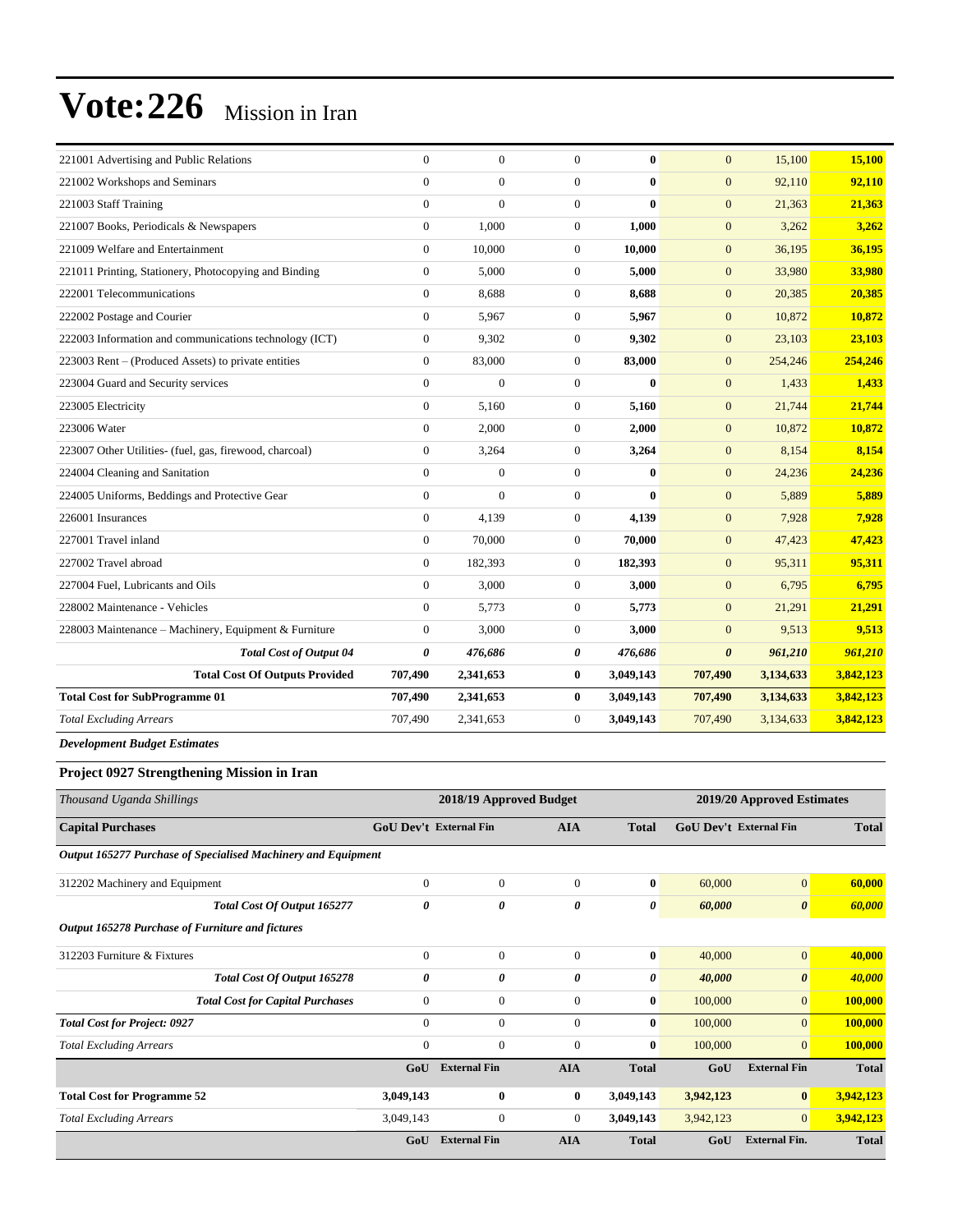| <b>Grand Total for Vote 226</b> | 3,049,143 |  | 3.049.143 | 3,942,123 | $-942.12$ |
|---------------------------------|-----------|--|-----------|-----------|-----------|
| <b>Total Excluding Arrears</b>  | 3,049,143 |  | 3,049,143 | 3,942,123 |           |